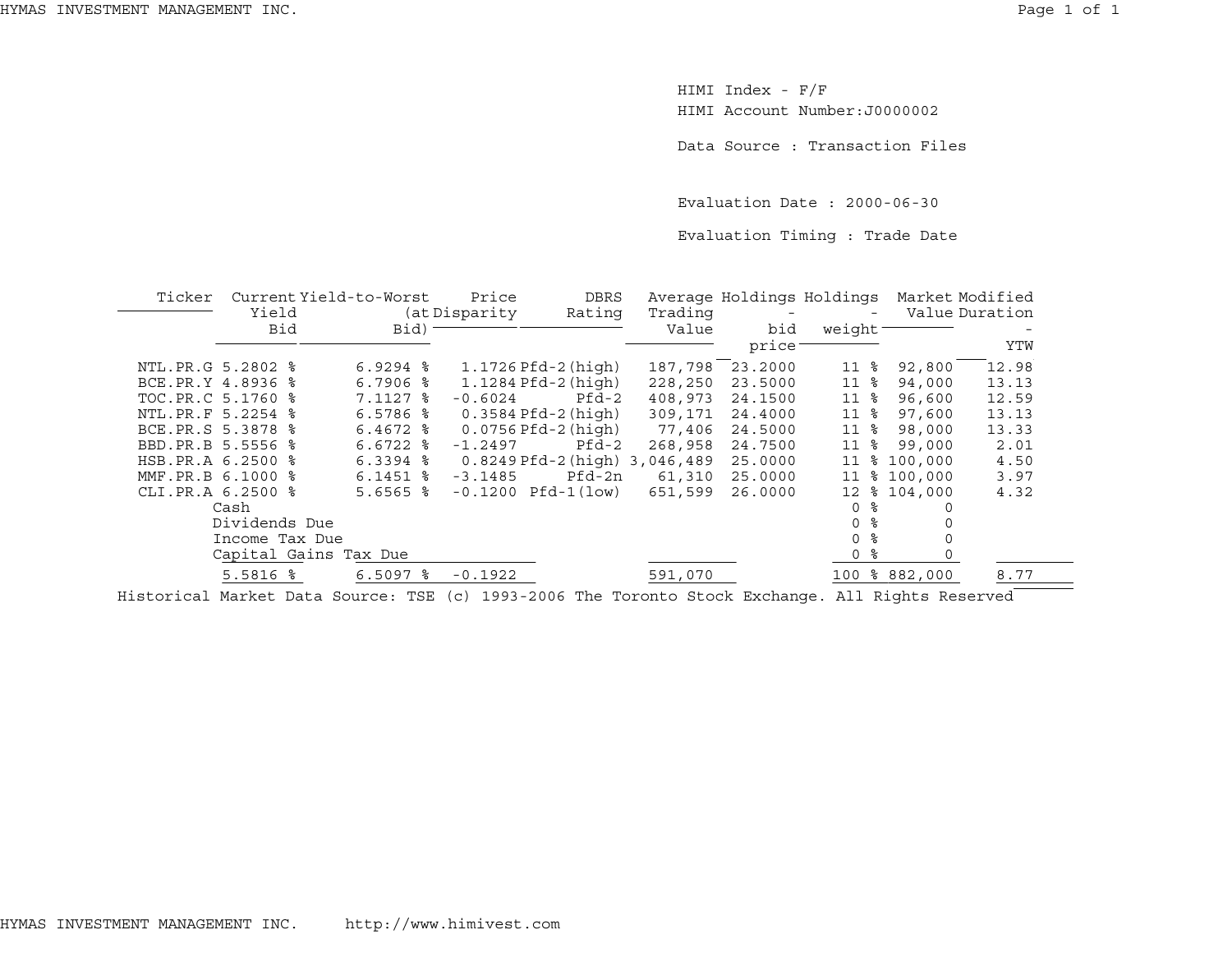HIMI Index - FloaterHIMI Account Number:J0000003

Data Source : Transaction Files

Evaluation Date : 2000-06-30

Evaluation Timing : Trade Date

| Ticker | Current Yield-to-Worst                                                                                 |                        | Price                                          |       |                |                    |         | DBRS Average Holdings Holdings Market Modified |                |
|--------|--------------------------------------------------------------------------------------------------------|------------------------|------------------------------------------------|-------|----------------|--------------------|---------|------------------------------------------------|----------------|
|        | Yield                                                                                                  |                        | (at Disparity                                  |       | Rating Trading |                    | $-$     |                                                | Value Duration |
|        | Bid                                                                                                    | $Bid$ ) –              |                                                |       | Value          | bid                | weight- |                                                |                |
|        |                                                                                                        |                        |                                                |       |                | price <sup>-</sup> |         |                                                | YTW            |
|        | TOC.PR.B 7.0946 %                                                                                      | $7.1361$ $\frac{6}{5}$ | $-0.0797$                                      | Pfd-2 | 57,343         | 18.5000            |         | 42 % 74,000                                    | 12.37          |
|        | AL.PR.E 7.4553 %                                                                                       |                        | $-7.1513$ % 1.0376 Pfd-2 (low) 135,099 25.1500 |       |                |                    |         | 58 % 100,600                                   | 0.08           |
|        | Cash                                                                                                   |                        |                                                |       |                |                    | 0 %     |                                                |                |
|        | Dividends Due                                                                                          |                        |                                                |       |                |                    | 0 %     |                                                |                |
|        | Income Tax Due                                                                                         |                        |                                                |       |                |                    | 0 %     |                                                |                |
|        | Capital Gains Tax Due                                                                                  |                        |                                                |       |                |                    | 0 %     |                                                |                |
|        | $7.3024$ $\frac{8}{5}$                                                                                 | $-1.0959$ %            | 0.5641                                         |       | 102,144        |                    |         | 100 % 174,600                                  | 5.29           |
|        | Historiael Mordest Dete Gourese, MGB (e) 1000 0000 Mbs Morgante Gtoel, Brahomes, 311 Disbts Descripted |                        |                                                |       |                |                    |         |                                                |                |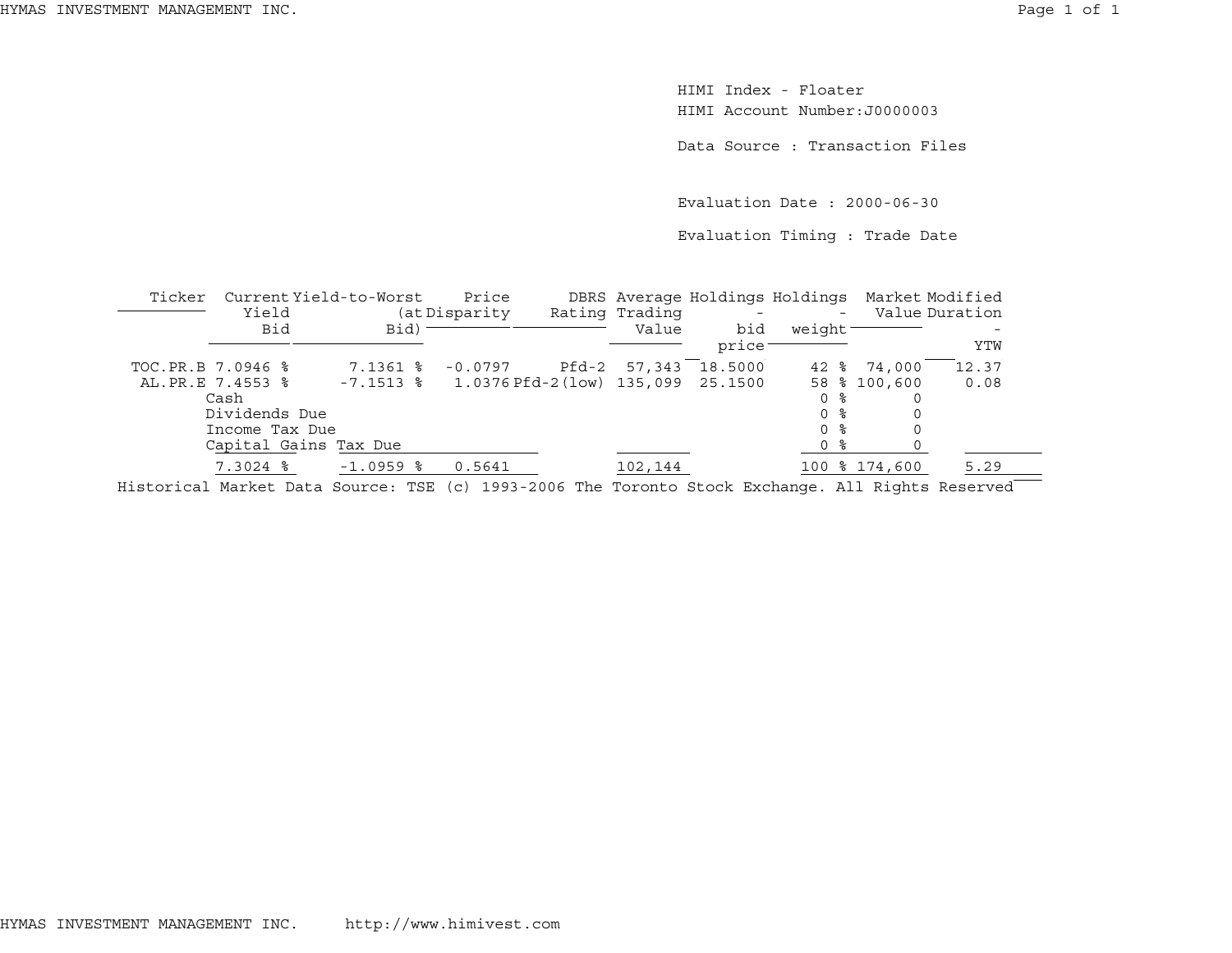HIMI Index - Interest Bearing HIMI Account Number:J0000006

Data Source : Transaction Files

Evaluation Date : 2000-06-30

Evaluation Timing : Trade Date

| Ticker              |                  | Current Yield-to-Worst | Price         |                             |                |                          |                     | DBRS Average Holdings Holdings Market Modified |                |
|---------------------|------------------|------------------------|---------------|-----------------------------|----------------|--------------------------|---------------------|------------------------------------------------|----------------|
|                     | Yield            |                        | (at Disparity |                             | Rating Trading | $\overline{\phantom{a}}$ | $-$                 |                                                | Value Duration |
|                     | Bid              | Bid)                   |               |                             | Value          | bid                      | weight <sup>-</sup> |                                                |                |
|                     |                  |                        |               |                             |                | price:                   |                     |                                                | YTW            |
|                     | TA.PR.A 8.2057 % | $8.2681$ %             |               | 1.6166 Pfd-2(hiqh)          | 89,462         | 22.8500                  | 13 %                | 91,400                                         | 11.10          |
|                     | TA.PR.B 8.6356 % | $8.6968$ $*$           |               | 2.9465 Pfd-2 (high) 338,753 |                | 23.6000                  | 14 %                | 94,400                                         | 10.65          |
| ENB. PR. B 7.9665 % |                  | $8.0026$ %             | $-1.4379$     |                             | Pfd-2 148,683  | 23.8500                  | 14 %                | 95,400                                         | 11.34          |
|                     | MG.PR.A 8.7927 % | $8.8434$ $\frac{8}{8}$ | 0.2993        |                             | Pfd-2 190,478  | 24.6000                  | 14 %                | 98,400                                         | 10.48          |
| ENB.PR.C 7.9365 %   |                  | 7.8438 %               | $-2.0954$     |                             | Pfd-2 169,914  | 25.2000                  |                     | 15 % 100,800                                   | 3.68           |
| AEC.PR.A 8.3992 %   |                  | $8.2418$ %             | $-0.8613$     |                             | Pfd-2 313,845  | 25.3000                  |                     | 15 % 101,200                                   | 3.50           |
|                     | SU.PR.A 8.5235 % | 7.2161 %               | $-1.0700$     | Pfd-2(low) 193,709          |                | 26.5500                  |                     | 15 % 106,200                                   | 3.21           |
|                     | Cash             |                        |               |                             |                |                          | 0 %                 |                                                |                |
|                     | Dividends Due    |                        |               |                             |                |                          | 0 <sup>8</sup>      |                                                |                |
|                     | Income Tax Due   |                        |               |                             |                |                          | 0 %                 |                                                |                |
|                     |                  | Capital Gains Tax Due  |               |                             |                |                          | 0 %                 |                                                |                |
|                     | $8.3536$ $8$     | $8.1439$ $8$           | $-0.1364$     |                             | 207,244        |                          |                     | 100 % 687,800                                  | 7.56           |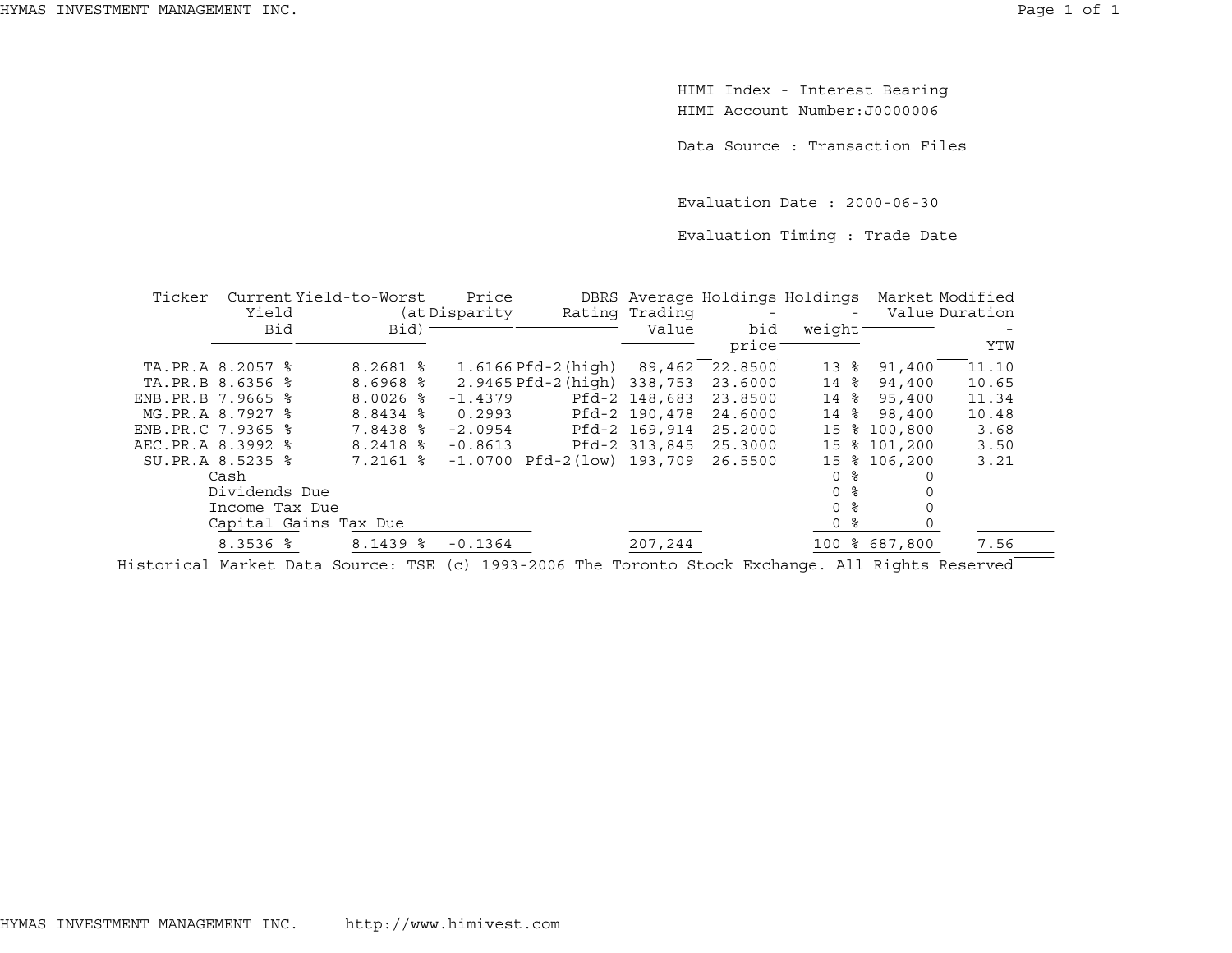HIMI Index - Split Share HIMI Account Number:J0000005

Data Source : Transaction Files

Evaluation Date : 2000-06-30

Evaluation Timing : Trade Date

| Ticker             |                        | Current Yield-to-Worst |                              |        |                    |                 |              | Price DBRS Average Holdings Holdings Market Modified |
|--------------------|------------------------|------------------------|------------------------------|--------|--------------------|-----------------|--------------|------------------------------------------------------|
|                    | Yield                  |                        | (at Disparity Rating Trading |        |                    |                 |              | - Value Duration                                     |
|                    | Bid                    | Bid)                   |                              | Value  | bid                | weight          |              |                                                      |
|                    |                        |                        |                              |        | price <sup>-</sup> |                 |              | YTW                                                  |
|                    | GT.PR.A 6.1567 %       | $7.3372$ $\frac{6}{5}$ | 0.6442 Pfd-2                 | 65,323 | 13,4000            |                 | 32 % 89,338  | 6.31                                                 |
| CAC. PR.A 5.6017 % |                        | $6.0744$ $\frac{8}{6}$ | $0.5551$ Pfd-1               | 98,493 | 24.1000            |                 | 34 % 96,400  | 5.77                                                 |
| MUH. PR.A 5.6507 % |                        | $6.1361$ %             | $-0.3947$ Pfd $-2$           |        | 53, 255 14.6000    |                 | 34 % 97, 338 | 6.08                                                 |
|                    | Cash                   |                        |                              |        |                    | ႜ<br>0          |              |                                                      |
|                    | Dividends Due          |                        |                              |        |                    | 0 <sup>8</sup>  |              |                                                      |
|                    | Income Tax Due         |                        |                              |        |                    | $\Omega$<br>- 옹 |              |                                                      |
|                    |                        | Capital Gains Tax Due  |                              |        |                    | ႜႂ<br>0         |              |                                                      |
|                    | $5.7937$ $\frac{6}{5}$ | $6.4942$ $\frac{6}{3}$ | 0.2566                       | 72,469 |                    |                 | 100 %283,076 | 6.04                                                 |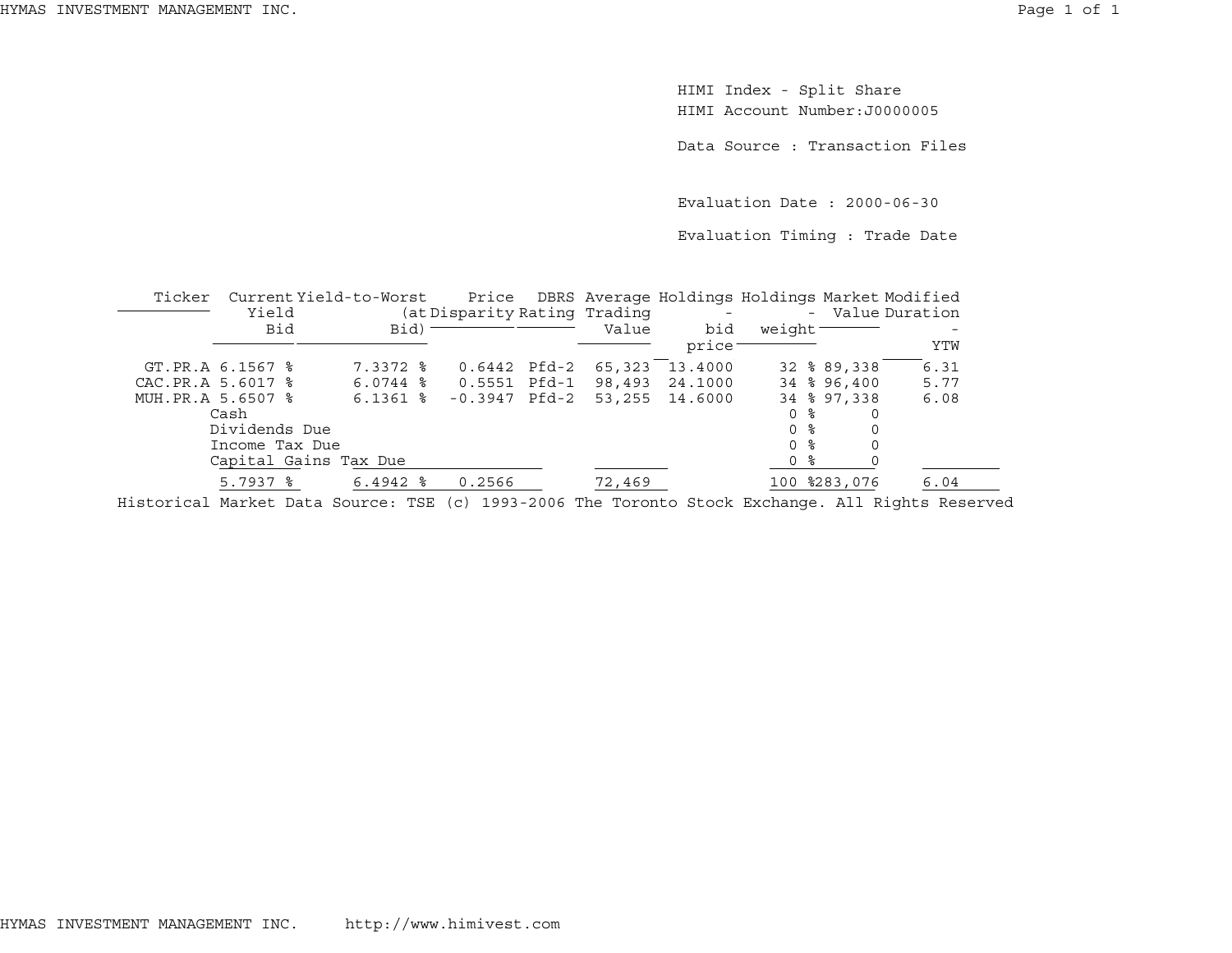HIMI Index - Op Ret HIMI Account Number:J0000004

Data Source : Transaction Files

Evaluation Date : 2000-06-30

Evaluation Timing : Trade Date

| Ticker              |                   | Current Yield-to-Worst | Price          | <b>DBRS</b>                     |         | Average Holdings Holdings |                     |             | Market Modified |
|---------------------|-------------------|------------------------|----------------|---------------------------------|---------|---------------------------|---------------------|-------------|-----------------|
|                     | Yield             |                        | (at Disparity) | Rating                          | Trading |                           |                     |             | Value Duration  |
|                     | Bid               | $Bid$ ) -              |                |                                 | Value   | bid                       | weight              |             |                 |
|                     |                   |                        |                |                                 |         | price <sup>-</sup>        |                     |             | YTW             |
| GWO.PR.E 5.1535 %   |                   | 5.6623 %               |                | $0.3955$ Pfd-1(low)n            | 100,439 | 22.8000                   | 3%                  | 91,200      | 9.87            |
|                     | CM.PR.R 5.2906 %  | $5.6882$ $%$           |                | $0.6590$ Pfd-1 $(low)$ n        | 110,033 | 23.4000                   | 3<br>န္             | 93,600      | 9.36            |
| BMO.PR.I 4.9479 %   |                   | $5.4505$ %             |                | $0.1635$ Pfd-1 $(low)$ n        | 262,930 | 24.0000                   | ್ಠಿ<br>$\mathbf{3}$ | 96,000      | 6.81            |
|                     | RY.PR.K 4.8958 %  | 5.4177 %               | 0.0236         | $Pfd-1 (low)$                   | 440,219 | 24.0000                   | 3%                  | 96,000      | 6.66            |
| BMO.PR.G 4.9793 %   |                   | 5.4721 %               |                | $0.2144$ Pfd-1(low)n            | 312,042 | 24.1000                   | 3%                  | 96,400      | 6.47            |
|                     | W.PR.F 5.0515 %   | 7.0679 %               | 0.4285         | $Pfd-2(low)$                    | 37,822  | 24.2500                   | 3%                  | 97,000      | 1.43            |
|                     | PWF.PR.D 5.3388 % | $5.6280$ %             |                | $0.0454$ Pfd-1 $(low)$ n        | 64,999  | 24.3500                   | $\frac{9}{6}$<br>3  | 97,400      | 8.91            |
|                     | W.PR.K 5.1020 %   | 5.4839 %               | $-0.2337$      | $Pfd-2 (low)$                   | 30,360  | 24.5000                   | $\frac{9}{6}$<br>3  | 98,000      | 4.04            |
|                     | TD.PR.J 5.1411 %  | $5.3563$ $8$           |                | $-0.0033$ Pfd-1(low)n 1,240,500 |         | 24.8000                   | ಿ<br>3              | 99,200      | 7.46            |
|                     | GWO.PR.D 5.0403 % | $5.4339$ $8$           |                | $0.2852$ Pfd-1 $(low)$ n        | 72,853  | 24.8000                   | 3<br>%              | 99,200      | 4.03            |
|                     | IPS.PR.A 5.5221 % | 5.8406 %               | 0.0580         | Pfd-2(low)                      | 81,404  | 24.9000                   | 3<br>နွ             | 99,600      | 3.64            |
|                     | CM.PR.N 5.4303 %  | $5.3545$ %             |                | $0.0000$ Pfd-1 $(low)$ n        | 75,190  | 25.1000                   | 3                   | \$100,400   | 6.04            |
| BMO.PR.F 5.4753 %   |                   | 5.4357 %               |                | $0.0328$ Pfd-1(low)n            | 427,772 | 25.3500                   | 3                   | \$101,400   | 5.68            |
| BCE.PR.P 6.2257 %   |                   | 4.8435 %               |                | $0.0473$ Pfd-2(high)            | 84,000  | 25.7000                   | 3                   | \$102,800   | 1.91            |
|                     | CM.PR.L 5.7786 %  | $5.3231$ $8$           |                | $0.0000$ $Pfd-1$ $(low)$ n      | 57,474  | 25.7500                   | 3                   | \$103,000   | 5.12            |
| BNS.PR.E 6.9437 %   |                   | $5.6183$ %             |                | $0.4865$ Pfd-1 $(low)$ n        | 75,224  | 25.7500                   | 3                   | \$103,000   | 2.22            |
|                     | CM.PR.T 5.8027 %  | 5.5391 %               |                | $0.0152$ Pfd-1 $(low)$ n        | 299,026 | 25.8500                   | 3                   | \$103,400   | 7.62            |
| BMO.PR.E 8.6873 %   |                   | 4.7533 %               |                | $0.2398$ Pfd-1(low)n            | 78,709  | 25.9000                   | 3                   | \$103,600   | 0.63            |
|                     | CM.PR.K 6.7437 %  | $5.2230$ $8$           |                | $0.0000$ $Pfd-1$ $(low)$ n      | 45,725  | 25.9500                   | 3                   | \$103,800   | 1.35            |
| BNS.PR.I 5.7692 %   |                   | $5.1767$ %             |                | $-0.0488$ Pfd $-1$ (low) n      | 146,885 | 26.0000                   | 3                   | \$104,000   | 5.11            |
|                     | CM.PR.M 5.4138 %  | 4.8748 %               |                | $-0.6346$ Pfd-1(low)n           | 164,515 | 26.1000                   | 3                   | \$104,400   | 5.87            |
| LON. PR. E 6.8571 % |                   | $5.0880$ %             |                | $0.0519$ Pfd-1(low)n            | 52,015  | 26.2500                   | 3                   | \$105,000   | 2.29            |
|                     | LB.PR.A 8.3017 %  | 5.8646 %               | 0.0000         | $Pfd-2 (low)$                   | 23,553  | 26.3500                   |                     | 3 % 105,400 | 1.53            |
|                     | NA.PR.H 7.5758 %  | $5.4153$ $%$           | 0.0000         | Pfd-2n                          | 31,129  | 26.4000                   | 3                   | \$105,600   | 1.72            |
|                     | NA.PR.I 6.1321 %  | $4.7243$ $\frac{8}{3}$ | $-1.2732$      | Pfd-2n                          | 45,811  | 26.5000                   | 3                   | \$106.000   | 1.82            |
| BNS.PR.F 6.6729 %   |                   | 5.4164 %               |                | $0.0000$ Pfd-1 $(low)$ n        | 65,101  | 26.6000                   | 3                   | \$106,400   | 3.94            |
| BNS.PR.H 6.3459 %   |                   | $5.2931$ %             |                | $0.0000$ Pfd-1 $(low)$ n        | 73,794  | 26.6000                   |                     | 3 % 106,400 | 4.51            |
|                     | RY.PR.H 8.4270 %  | $3.7642$ $%$           |                | $0.0000$ Pfd-1(low)n            | 147,310 | 26.7000                   |                     | 3 % 106,800 | 1.09            |
| CFS.PR.B 6.8454 %   |                   | 4.8161 %               |                | $0.0000Pfd-2(hiqh)n$            | 42,921  | 26.8500                   | 3                   | \$107,400   | 2.34            |
|                     | RY.PR.J 6.6108 %  | 4.6381 %               |                | $0.0000$ Pfd-1 $(low)$ n        | 146,018 | 26.8500                   | 3                   | \$107,400   | 2.61            |
| GWO.PR.B 6.9000 %   |                   | 4.0943 %               |                | $-0.2065$ Pfd $-1$ (low)n       | 42,433  | 27.0000                   | 3                   | \$108,000   | 2.29            |
| BNS.PR.G 6.4815 %   |                   | $5.0068$ %             |                | $-0.2453$ Pfd-1(low)n           | 91,566  | 27.0000                   | 3                   | \$108,000   | 2.45            |
|                     | TD.PR.H 6.5018 %  | 4.7283 %               |                | $-0.4267$ Pfd $-1$ (low)n       | 45,312  | 27.3000                   |                     | 3 % 109,200 | 1.77            |
|                     |                   |                        |                |                                 |         |                           |                     |             |                 |

0 % 0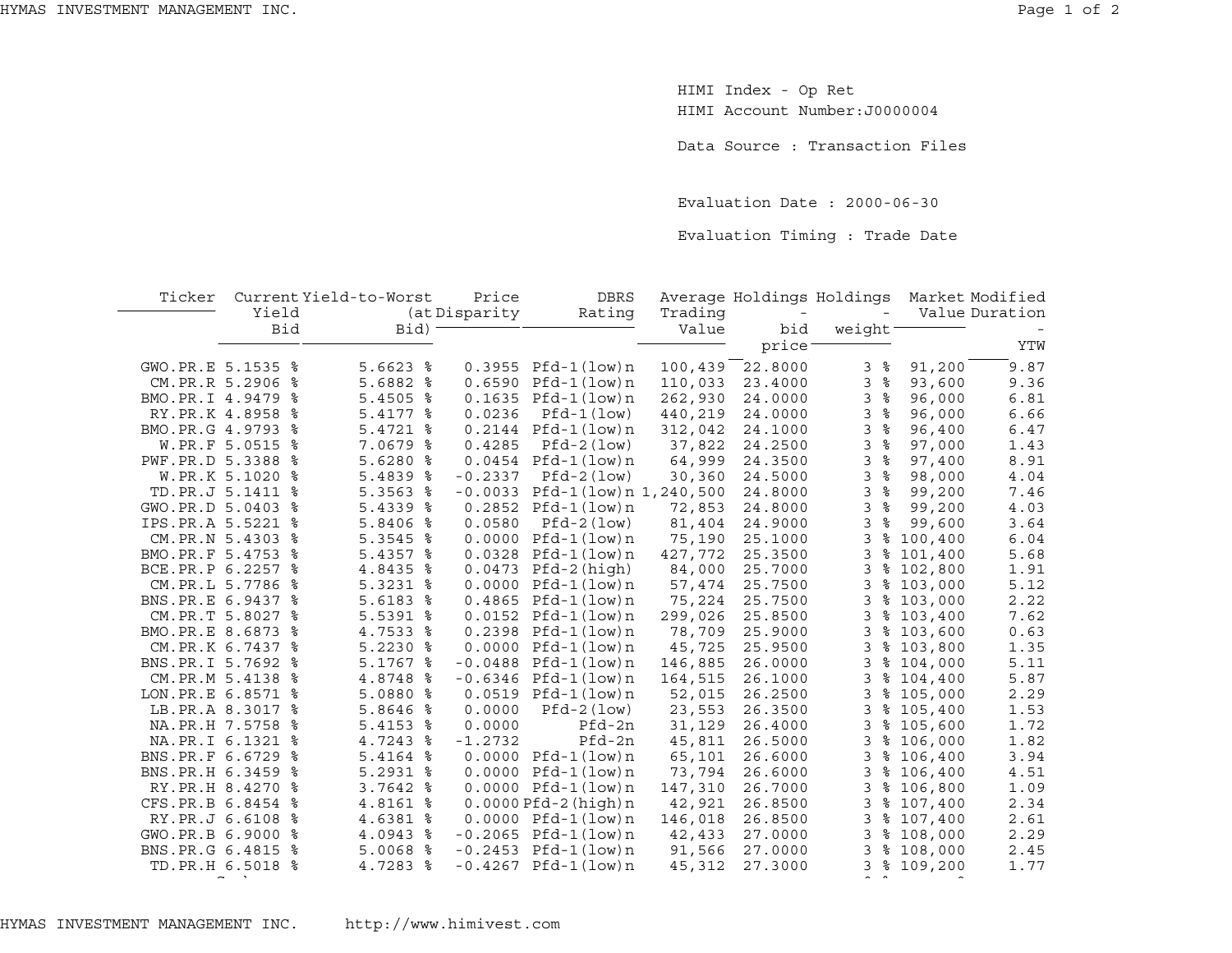| Average Holdings Holdings Market Modified |
|-------------------------------------------|
| Value Duration                            |
|                                           |
| YTW                                       |
|                                           |
|                                           |
|                                           |
|                                           |
| 4.12<br>100 3,375,000                     |
|                                           |